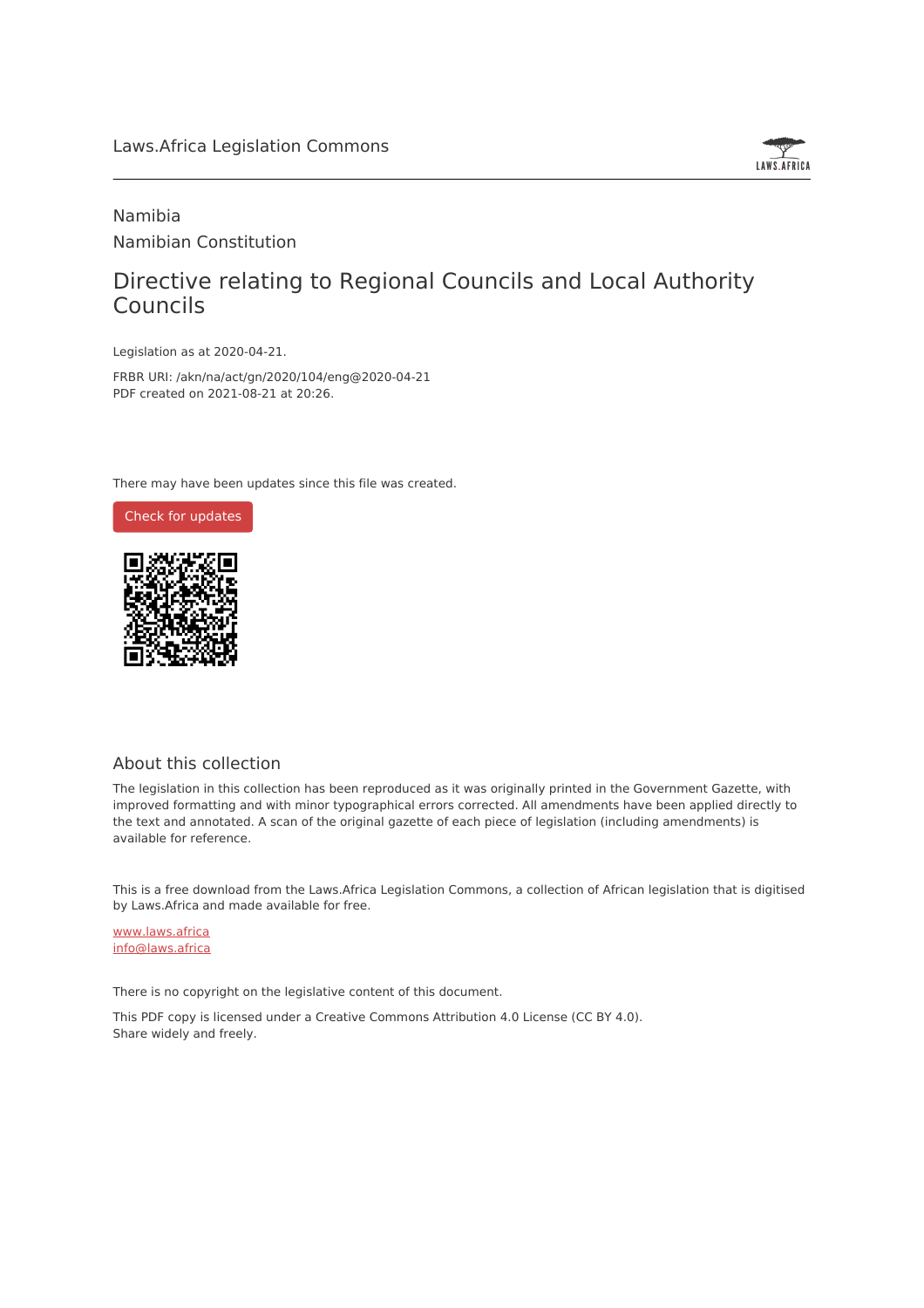# **Table of Contents**

| Directive relating to Regional Councils and Local Authority Councils |  |
|----------------------------------------------------------------------|--|
| Government Notice 104 of 2020                                        |  |
| 1. Definitions                                                       |  |
| 2. Provision of potable water                                        |  |
|                                                                      |  |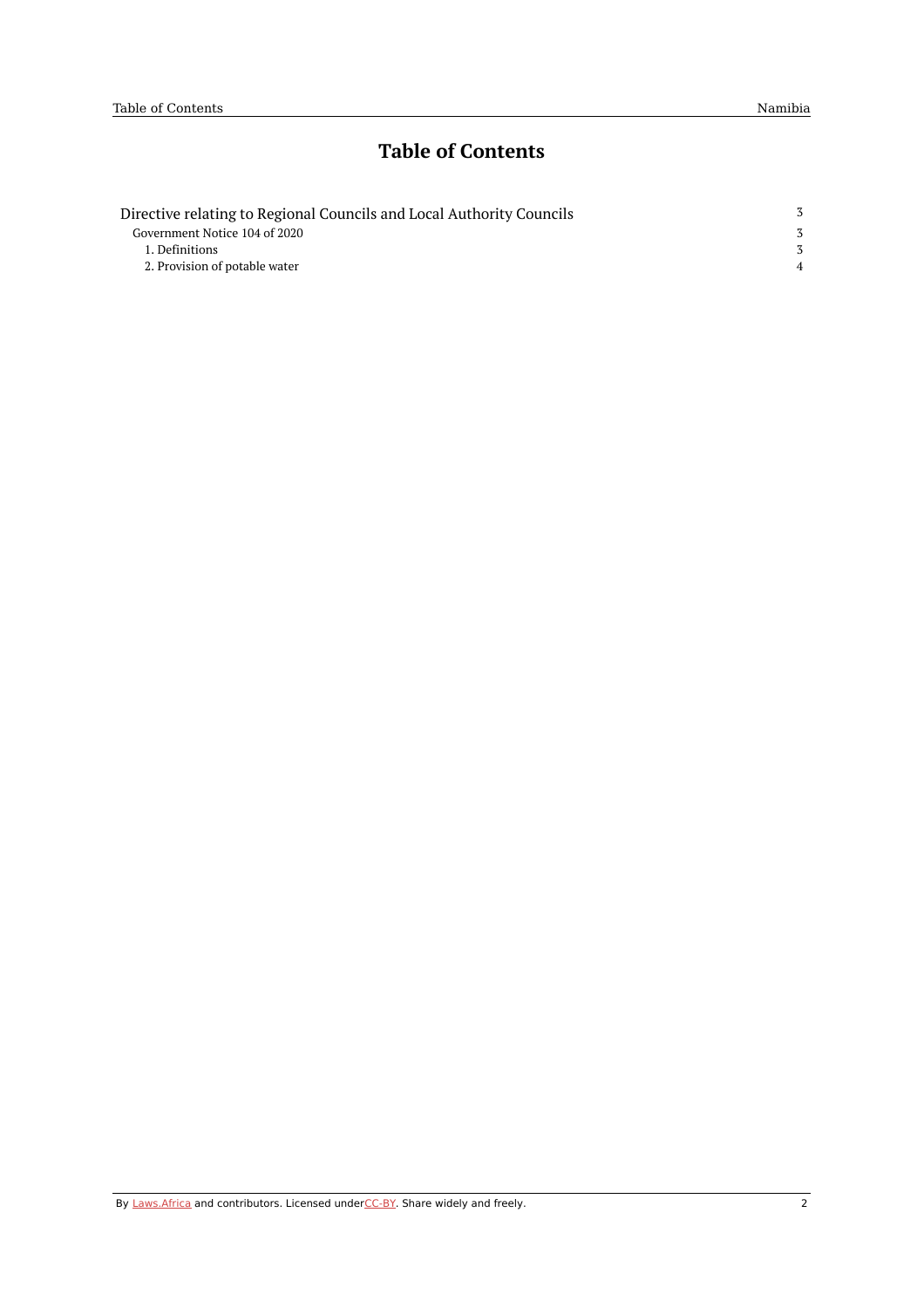

**Republic of Namibia Annotated Statutes** 

## **Namibian Constitution**

# <span id="page-2-1"></span><span id="page-2-0"></span>**Directive relating to Regional Councils and Local Authority Councils**

### **Government Notice 104 of 2020**

Published in [Government](https://commons.laws.africa/akn/na/act/gn/2020/104/media/publication/na-act-gn-2020-104-publication-document.pdf) Gazette no. 7183 on 21 April 2020 **Assented to on 21 April 2020**

#### **Commenced on 21 April 2020**

*[Up to date as at 14 August 2021]*

Under regulation 14(1) and (3) of the State of Emergency - Covid-19 Regulations published under Proclamation No. 9 of 28 March 2020, with the authorisation of the President and the approval of the Attorney General, I issue the Directive set out in the Schedule.

#### E. Uutoni

Minister of Urban and Ruaral Development

### <span id="page-2-2"></span>**1. Definitions**

In this directive a word or expression to which a meaning has been assigned in the State of Emergency - Covid-19 Regulations has that meaning, and unless the context otherwise indicates-

"**local authority area**" means a local authority area as defined in section 1 of the Local Authorities Act, 1992 (Act No. 23 of [1992](https://africanlii.org/akn/na/act/1992/23));

"**local authority council**" means a local authority council as defined in section 1 of the Local Authorities Act, 1992 (Act No. 23 of [1992\)](https://africanlii.org/akn/na/act/1992/23);

"**potable water**" means water that is treated and safe to drink or to use for food preparation;

"**region**" means a region as defined in section 1 of the Regional Council Act, 1992 ( Act No. 22 of [1992](https://africanlii.org/akn/na/act/1992/22));

"**[regional](https://africanlii.org/akn/na/act/1992/22) council**" means a regional council as defined in section 1 of the Regional Council Act, 1992 (Act No. 22 of 1992); and

By [Laws.Africa](https://edit.laws.africa/widgets/pdf-attribution) and contributors. Licensed und[erCC-B](https://edit.laws.africa/widgets/pdf-cc-by)Y. Share widely and freely. 3